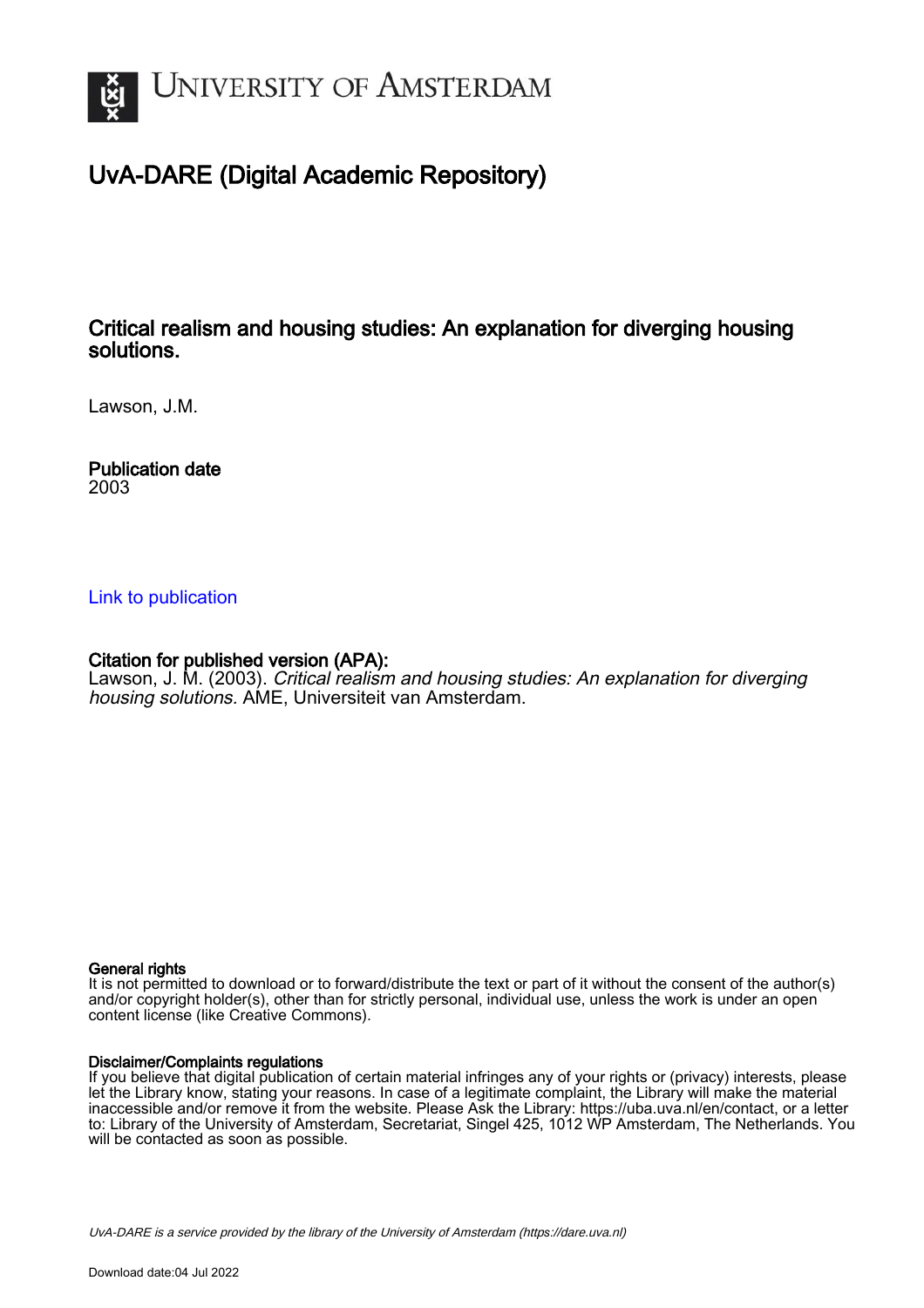## **TABLE OF CONTENTS**

## **ACKNOWLEDGEMENTS V**

## **CHAPTER 1 INTRODUCTION 1**

## 1.1.. WHAT'S SO SPECIAL ABOUT HOUSING? 1

## 1.2 PROBLEM STATEMENT 2

1.2.1 'Truth', plausible explanation and utility 3

1.2.22 Generalisation and abstraction 4

## 1.3 KEY DEBATES AND SOURCES OF INSPIRATION 5

## 1.4 STRUCTURE OF THIS BOOK 7

1.4.11 Part 1- Ontology, Methodology and Conceptual Issues 7

1.4.22 Part 2 - Divergent Housing Solutions - The case study evidence 8

1.4.33 Part 3 - Analysis, Insights and Implications 8

## PART ONE 9

## **CHAPTER 2 ONTOLOGY MATTERS 11**

### 2.1 INTRODUCTION 11

2.22 ONTOLOGY AS THE BASIS OF PERCEPTION 12

2.2.1 Ontological Differences 12

2.2.22 The Problems with Positivist and the Potential of Constructivist Approaches 13 2.33 INTRODUCING CRITICAL REALISM AS AN ALTERNATIVE TO POSITIVISM AND **INTERPRETIVISM 16** 

2.3.1 Difference and Change in Housing Systems 18

2.44 METHODOLOGICAL STRATEGIES FOR REALIST RESEARCH 19

## CHAPTER 3 METHODOLOGY AND COMPARATIVE RESEARCH 21

3.1 INTRODUCTION 21

3.22 CONCEPTUALISING HOUSING SOLUTIONS 23

3.2.11 The Prospects and Limitations of the Structure of Housing Provision approach 24 3.3 REALIST CONCEPTS - AN INTRODUCTION 25

3.3.11 Necessary and Contingent relations 25

3.3.22 Clusters of Causal Mechanisms 27

3.3.33 Postulating Causal Mechanisms - the Process of Abduction and Retroduction 27

## 3.44 RISK AND THE ORGANISATION OF TRUST 29

3.4.11 The use of Risk in Housing Studies 29

3.4.22 The Preferred Concept of Risk 35

## 3.55 THE CONCEPTS APPLIED TO HOUSING SOLUTIONS 36

3.5.11 Social Relations in the Housing Solution 36

3.6. COMPARING HOUSING SOLUTIONS 40

3.6.1 The Level of Comparison 40

3.6.22 The Problem of Time and Space 40

3.6.3 Comparing Two Housing Solutions - The Netherlands and Australia 41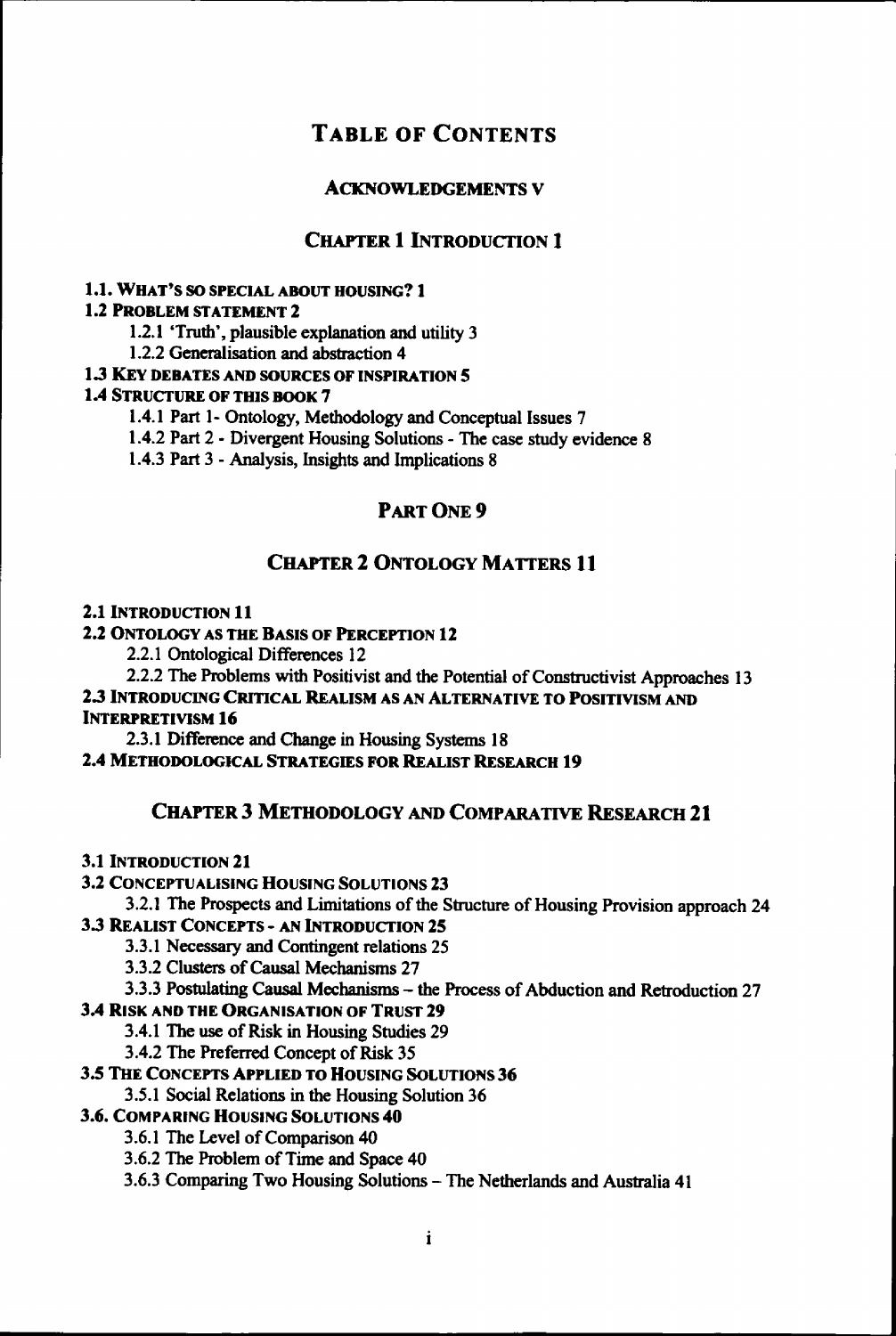## CHAPTER 4 ALTERNATIVE THEORIES FOR THE COMPOSITION AND DYNAMICS OF HOUSING PROVISION 45

## 4.1 INTRODUCTION 45

## 4.22 COMPETING HOUSING ONTOLOGIES 45

4.2.11 Summary of Ontological Alternatives for Perceiving Forms of Housing Provision 48

4.2.22 A Critical Review of Ontological Alternatives 50

433 WHY DO HOUSING SYSTEMS CHANGE? 52

- 4.3.1 Competing Notions of Causality in Forms of Housing Provision 53
- 4.3.22 Summary of Alternatives for Perceiving Causality in Housing Provision 57
- 4.3.33 A critical review of causal explanatory approaches 59

## CHAPTER 5 POSTULATING AN EXPLANATION FOR HOUSING DIVERGENCE 61

## 5.1 INTRODUCTION 61

## 5.2 PROPOSED HOUSING ONTOLOGY AND DEFINITION OF CONCEPTS 61

- 5.2.1 Necessary Relations 62
- 5.2.22 Property Rights and the Exploitation of land and buildings 63
- 5.2.33 Savings, Borrowings and the Circulation of Investment in Housing 66
- 5.2.44 Labour, Welfare and Housing Consumption 72

## 5.3 EMERGENT PROPERTIES OF NECESSARY RELATIONS 74

- 5.4 CONTINGENCY IN HOUSING PROVISION 76
- 5.5 AGENCY AND THE CONCEPT OF RISK 81

5.6 TRUST AND EMBEDDEDNESS 82

## 5.7 THE ROLE OF THE STATE, STRUCTURAL COHERENCE, PATH DEPENDENCY AND

INSTITUTIONAL 'FIX' 83

5.8 DEFINING CRISIS 85

5.9 DEFINING PERIODS FOR ANALYSIS 86

5.10 CONCLUDING STATEMENT 87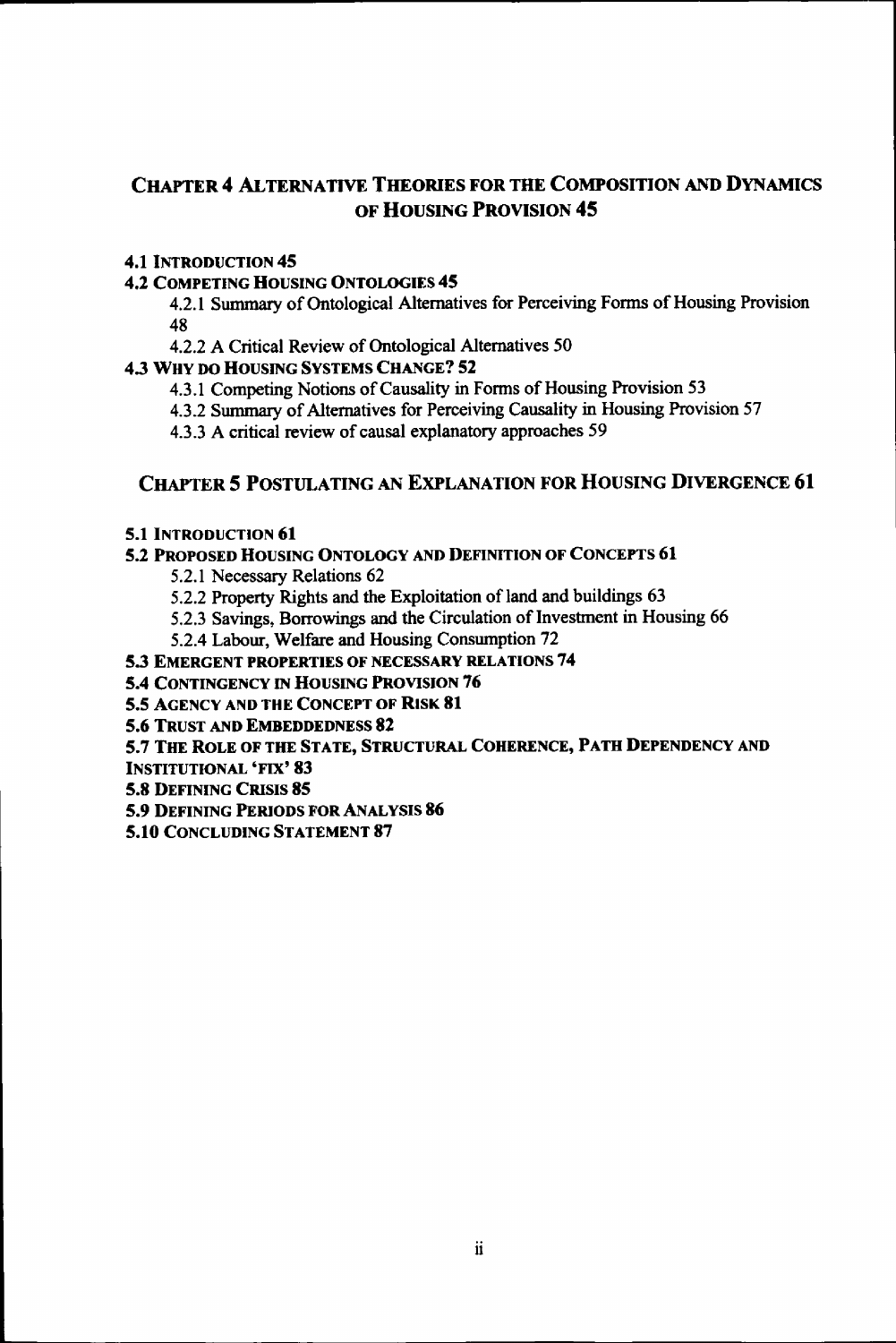## PART TWO 89

## CHAPTER 6 EXPLAINING DIVERGENT TENURE PATTERNS AND URBAN FORM-THE AUSTRALIAN CASE OF LOW DENSITY HOME OWNERSHIP 91

#### 6.1 INTRODUCTION 91

6.22 OBSERVABLE OUTCOMES OF THE AUSTRALIAN HOUSING SOLUTION 91

6*33* BEYOND OUTCOMES - EXPLAINING THE CORE OF THE AUSTRALIAN SOLUTION **94** 

6.3.1 Existing Explanations for the Australian Housing Solution 94

#### **6.44** POSTULATED MODEL OF CAUSAL MECHANISMS **96**

6.4.1 Defining phases for analysis 97

6.4.22 Theorising the role of the state in the Australian housing solution 100

#### 6.55 ANALYSIS AND CONTRAST OF DIFFERENT PHASES IN THE AUSTRALIAN HOUSING **SOLUTION 102**

6.5.1 Emergence and Establishment 1840-1906 103

6.5.22 Establishment and Acceleration 1907-1970 110

6.5.33 An Intermediate Period of Deceleration and Differentiation 1971- 1985 117

6.5.44 Dismantling and Reconfiguration 1986-2000 122

#### 6.66 ABSTRACTING THE CAUSAL MECHANISMS 130

6.6.1 Abstraction using relevant concepts and ideas 130

6.6.22 Retroductive analysis of the Australian housing solution 132

## CHAPTERR 7 EXPLAINING DIVERGENT TENURE PATTERNS AND URBAN FORM-THE DUTCH CASE OF COMPACT SOCIAL HOUSING PROVISION 137

#### 7.1 INTRODUCTION 137

## 7.22 OBSERVABLE OUTCOMES OF THE DUTCH HOUSING SOLUTION 138

#### *1313* BEYOND OUTCOMES - EXPLAINING THE CORE OF THE DUTCH HOUSING SOLUTION 139

7.3.1 Existing Explanations for the Dutch Housing Solution 140

7.3.22 A Critical Evaluation of Explanatory Progress 149

7.3.33 A Possible Explanation for Progress in Dutch Housing Studies 150

## 7.44 POSTULATING A MODEL OF CAUSALITY IN DUTCH HOUSING PROVISION 151

7.4.1 Defining Periods for Analysis 151

7.4.2 Theorising the role of the state in the Dutch housing solution 156

## 7.5 ANALYSIS AND CONTRAST OF DIFFERENT PHASES IN THE DUTCH HOUSING SOLUTION **160**

7.5.11 Housing relations under conditions of economic liberalism 1848-1889 161

7.5.2.. The First Unsteady Foundations of the Dutch Solution: 1890-1933 166

7.5.33 Recovery and Acceleration of the Dutch Solution 1934-1983 175

7.5.44 Securing 'independent' relations for land development, finance and individualisation 1984-2000. 184

#### 7.66 ABSTRACTING THE CAUSAL MECHANISMS **194**

7.6.1 Abstraction using relevant concepts and ideas 194

7.6.22 Retroductive analysis of the Dutch housing solution 196